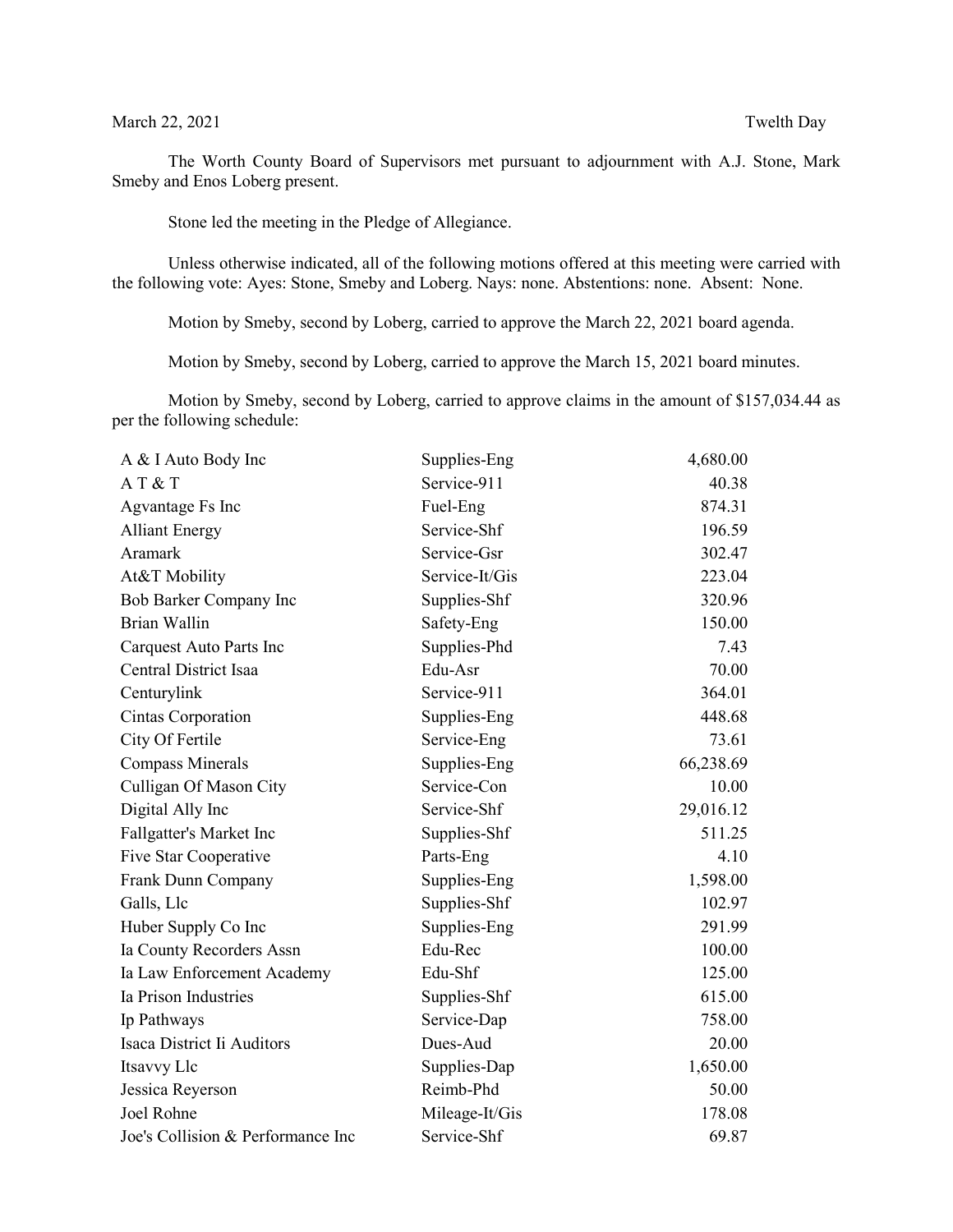| John Deere Financial                  | Supplies           | 257.69     |
|---------------------------------------|--------------------|------------|
| Kelly Hardware                        | Supplies-Eng       | 552.01     |
| Keltek Inc                            | Service-Dap        | 585.00     |
| Lair's 66                             | Fuel-Eng           | 40.00      |
| Larsen Plumbing & Heating Inc         | Service-Shf        | 305.00     |
| Lawson Products Inc                   | Supplies-Eng       | 1,752.08   |
| Manly Junction Signal                 | Service            | 586.43     |
| Marco Technologies Llc                | Service-Dap & Asr  | 731.96     |
| Mark Smeby                            | Mileage-Sup        | 53.76      |
| Martin's Flag Company, Llc            | Supplies-Gsr       | 293.84     |
| Menards Inc                           | Supplies-Eng       | 99.99      |
| Nassco Inc.                           | Supplies-Gsr       | 635.22     |
| Niacog                                | Service-Tra        | 77.23      |
| Northwood Anchor Inc                  | Service            | 769.66     |
| Overhead Door Co Of Mason City        | Service-Eng        | 852.00     |
| Peopleservice Inc                     | Service-Wat & Wwt  | 14,131.00  |
| <b>Pinnacle Quality Insight</b>       | Service-Phd        | 154.50     |
| Plunkett's Pest Control Inc           | Service-Shf        | 82.00      |
| Printing Services Inc                 | Supplies-Dap       | 76.40      |
| R80 Llc                               | Fuel-Gsr           | 45.82      |
| Ram Systems                           | Service-Phd        | 720.00     |
| Reinhart Food Service Llc             | Supplies-Shf       | 240.16     |
| Spray-Land Usa                        | Parts-Eng          | 459.86     |
| State Hygienic Laboratory             | Service-San        | 213.50     |
| <b>State Medical Examiners Office</b> | Service-Mex        | 2,027.00   |
| The Rustic Thread                     | Supplies-Shf       | 418.00     |
| The Timbers                           | Roll Call-Vaf      | 150.00     |
| <b>Trading Post</b>                   | Parts-Eng          | 542.60     |
| Truax Company Inc                     | Service-Con        | 818.39     |
| <b>Uplift Desk</b>                    | Supplies-Dap       | 653.00     |
| Ver Helst Snyder Drug                 | Supplies-Shf       | 138.63     |
| Verizon Wireless                      | Service-Eng        | 186.86     |
| Visa                                  | Service-Shf        | 584.32     |
| Waste Management Of Iowa Inc          | Service-Sdp        | 2,200.00   |
| Windstream                            | Service-Eng        | 14.80      |
| Winnebago Coop Telephone Assn         | Service-Sdp        | 86.33      |
| Worth County Abstract Co              | Service-Ndp        | 1,250.00   |
| Worth Lumber Co                       | Supplies-Eng       | 125.92     |
| Xerox Corporation                     | Service-Dap        | 43.51      |
| Young Plumbing & Heating Inc          | Service-Wat        | 11,652.24  |
| Ziegler Inc                           | Parts-Eng          | 3,337.18   |
|                                       | <b>Grand Total</b> | 157,034.44 |
|                                       |                    |            |